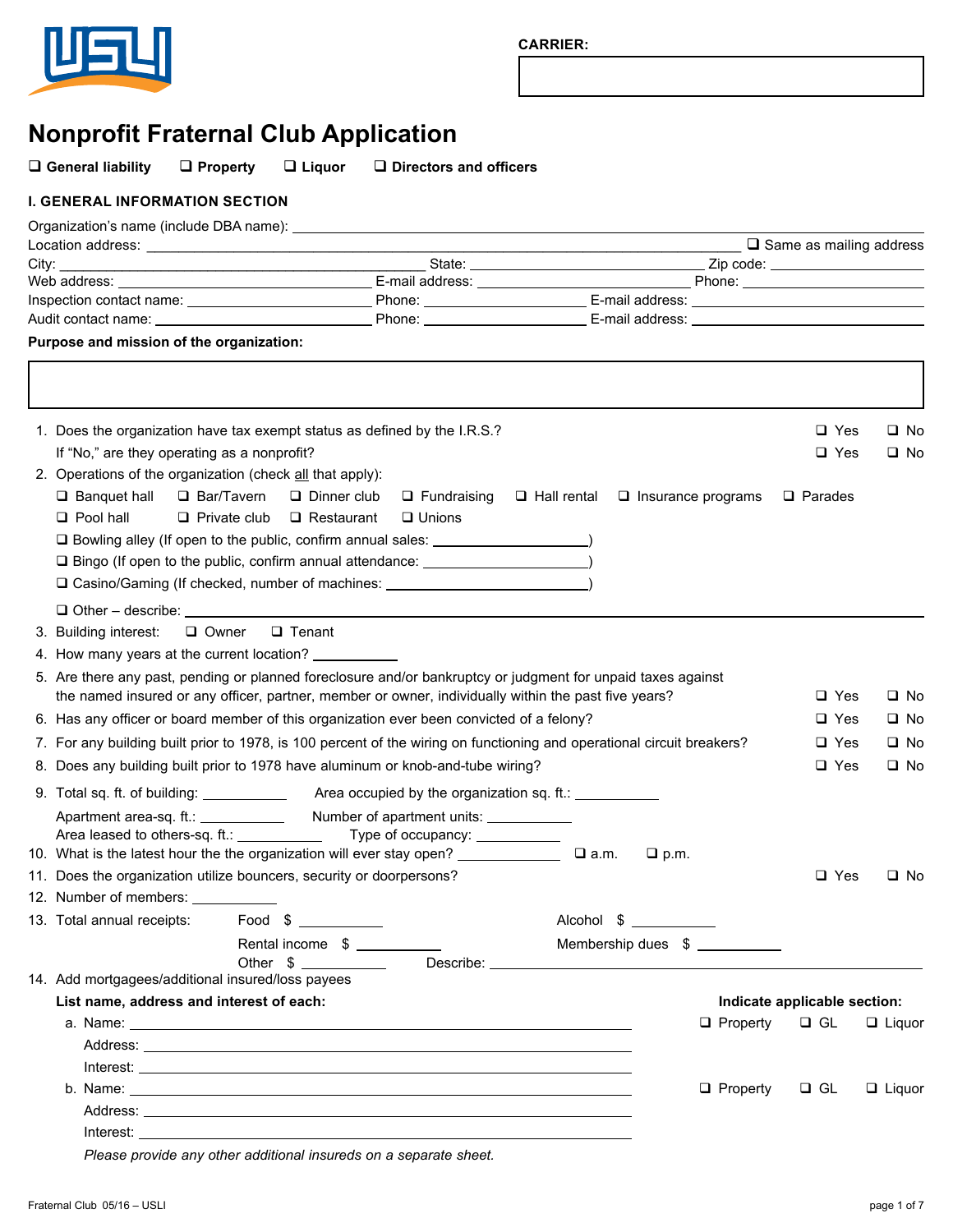### **II. GENERAL LIABILITY SECTION**

15. Limits desired:

| \$<br>\$<br>General Aggregate<br>Personal and Advertising Injury                        |                              |                                                                                                                                                   |                  |  |  |                                                                                  |            |              |                             |               |                      |
|-----------------------------------------------------------------------------------------|------------------------------|---------------------------------------------------------------------------------------------------------------------------------------------------|------------------|--|--|----------------------------------------------------------------------------------|------------|--------------|-----------------------------|---------------|----------------------|
|                                                                                         |                              | Products and Completed Operations Aggregate                                                                                                       | \$               |  |  | Fire Damage (any one fire)                                                       |            | \$           |                             |               |                      |
| Each Occurrence                                                                         |                              |                                                                                                                                                   | \$               |  |  | Medical Expense (any one person)                                                 |            | \$           |                             |               |                      |
| and/or heat detectors?                                                                  |                              | 16. Do all public areas, occupancies and/or habitational units have functioning and operational smoke                                             |                  |  |  |                                                                                  |            |              | □ Yes                       |               | □ No                 |
|                                                                                         |                              | 17. Are there any organized or sponsored events that include mechanical rides, pyrotechnics, fireworks,                                           |                  |  |  |                                                                                  |            |              |                             |               |                      |
|                                                                                         |                              | firearms, hunting, water hazards, overnight camping, haunted attractions, hayrides, circuses or air shows?                                        |                  |  |  |                                                                                  |            |              | $\square$ Yes               |               | $\square$ No         |
|                                                                                         |                              | 18. Are there any "teen," "under 21" or similar events?<br>19. Are there at least two means of egress (exits) for every floor with public access? |                  |  |  |                                                                                  |            |              | $\square$ Yes<br>$\Box$ Yes |               | □ No<br>$\square$ No |
|                                                                                         |                              | 20. If there is another occupancy in the building, do all grills, deep fat fryers and woks have a functioning                                     |                  |  |  |                                                                                  |            |              |                             |               |                      |
|                                                                                         |                              | and operational automatic fire extinguishing system that is compliant with National Fire Protection                                               |                  |  |  |                                                                                  |            |              |                             |               |                      |
| Association standard 96?                                                                |                              |                                                                                                                                                   |                  |  |  |                                                                                  | $\Box$ N/A |              | $\Box$ Yes                  |               | $\square$ No         |
|                                                                                         |                              | 21. Within the past three years has general liability coverage been cancelled or non-renewed?                                                     |                  |  |  |                                                                                  |            |              | $\square$ Yes               |               | $\square$ No         |
| If "Yes," explain: _                                                                    |                              |                                                                                                                                                   |                  |  |  |                                                                                  |            |              |                             |               |                      |
| 22. Is dancing permitted?                                                               |                              |                                                                                                                                                   |                  |  |  |                                                                                  |            |              | $\square$ Yes               |               | $\square$ No         |
| 23. Is there table seating?                                                             |                              |                                                                                                                                                   |                  |  |  |                                                                                  |            |              | $\square$ Yes               |               | $\square$ No         |
| 24. Is there table service?                                                             |                              |                                                                                                                                                   |                  |  |  |                                                                                  |            |              | $\Box$ Yes                  |               | □ No                 |
| Entertainment                                                                           |                              |                                                                                                                                                   |                  |  |  |                                                                                  |            |              |                             |               |                      |
|                                                                                         |                              | 25. Are there any of the following types of entertainment?                                                                                        |                  |  |  |                                                                                  |            |              | $\Box$ Yes                  |               | $\square$ No         |
|                                                                                         |                              | If "Yes," check all of the following types that apply:                                                                                            |                  |  |  |                                                                                  |            |              |                             |               |                      |
|                                                                                         |                              | $\Box$ Adult entertainment/Exotic dancing                                                                                                         |                  |  |  | Number of times per week _____________________ or per year _____________________ |            |              |                             |               |                      |
|                                                                                         |                              | $\Box$ Band (three or more members, excluding jazz bands)                                                                                         |                  |  |  | Number of times per week _________________________ or per year _________________ |            |              |                             |               |                      |
|                                                                                         |                              | $\Box$ Banquet entertainment by the organization or lessee                                                                                        |                  |  |  |                                                                                  |            |              |                             |               |                      |
| $\Box$ Dance club/hall                                                                  |                              |                                                                                                                                                   |                  |  |  | Number of times per week ______________________ or per year ____________________ |            |              |                             |               |                      |
| $\Box$ DJ with dancing                                                                  |                              |                                                                                                                                                   |                  |  |  | Number of times per week _______________________ or per year ______________      |            |              |                             |               |                      |
|                                                                                         |                              | 26. Does the organization keep guns with live ammunition on the premises?                                                                         |                  |  |  |                                                                                  |            |              | $\Box$ Yes                  |               | $\Box$ No            |
|                                                                                         |                              | 27. Have there been any general liability and/or assault and battery losses in the last three years?                                              |                  |  |  |                                                                                  |            |              | $\Box$ Yes                  |               | $\square$ No         |
|                                                                                         |                              | If "Yes," provide the following information on each claim:                                                                                        |                  |  |  |                                                                                  |            |              |                             |               |                      |
| Assault/<br>Battery?                                                                    | Date of<br>Loss              | Description and measures in place to prevent                                                                                                      | future incidents |  |  | Paid                                                                             | Reserved   |              |                             | <b>Status</b> |                      |
| □ Yes □ No                                                                              |                              |                                                                                                                                                   |                  |  |  | \$                                                                               | \$         |              | □ Open □ Closed             |               |                      |
| $\square$ No<br>$\square$ Yes                                                           |                              |                                                                                                                                                   |                  |  |  | \$                                                                               | \$         |              | $\Box$ Open                 |               | □ Closed             |
| □ Yes □ No                                                                              |                              |                                                                                                                                                   |                  |  |  | \$                                                                               | \$         |              | $\Box$ Open                 |               | □ Closed             |
|                                                                                         |                              | Please provide additional claims or information on separate sheet                                                                                 |                  |  |  |                                                                                  |            |              |                             |               |                      |
|                                                                                         |                              |                                                                                                                                                   |                  |  |  |                                                                                  |            |              |                             |               |                      |
| If "Yes":                                                                               |                              | 28. Add hired and non-owned auto liability (limit will equal general liability occurrence limit)                                                  |                  |  |  |                                                                                  |            |              | $\Box$ Yes                  |               | $\square$ No         |
|                                                                                         |                              | a. Is there a Commercial Auto Insurance policy in force?                                                                                          |                  |  |  |                                                                                  |            |              | $\Box$ Yes                  |               | $\square$ No         |
| b. Are vehicles used to shuttle people or deliver goods or products on a regular basis? |                              |                                                                                                                                                   |                  |  |  | $\square$ Yes                                                                    |            | $\square$ No |                             |               |                      |
|                                                                                         |                              | c. Are employees or volunteers required to use their personal automobile to conduct the organization                                              |                  |  |  |                                                                                  |            |              |                             |               |                      |
|                                                                                         | business on a regular basis? |                                                                                                                                                   |                  |  |  |                                                                                  |            |              | $\Box$ Yes                  |               | $\square$ No         |
|                                                                                         |                              | d. Are there any owned or leased (long-term) vehicles?                                                                                            |                  |  |  |                                                                                  |            |              | $\Box$ Yes                  |               | $\square$ No         |
|                                                                                         |                              |                                                                                                                                                   |                  |  |  |                                                                                  |            |              |                             |               |                      |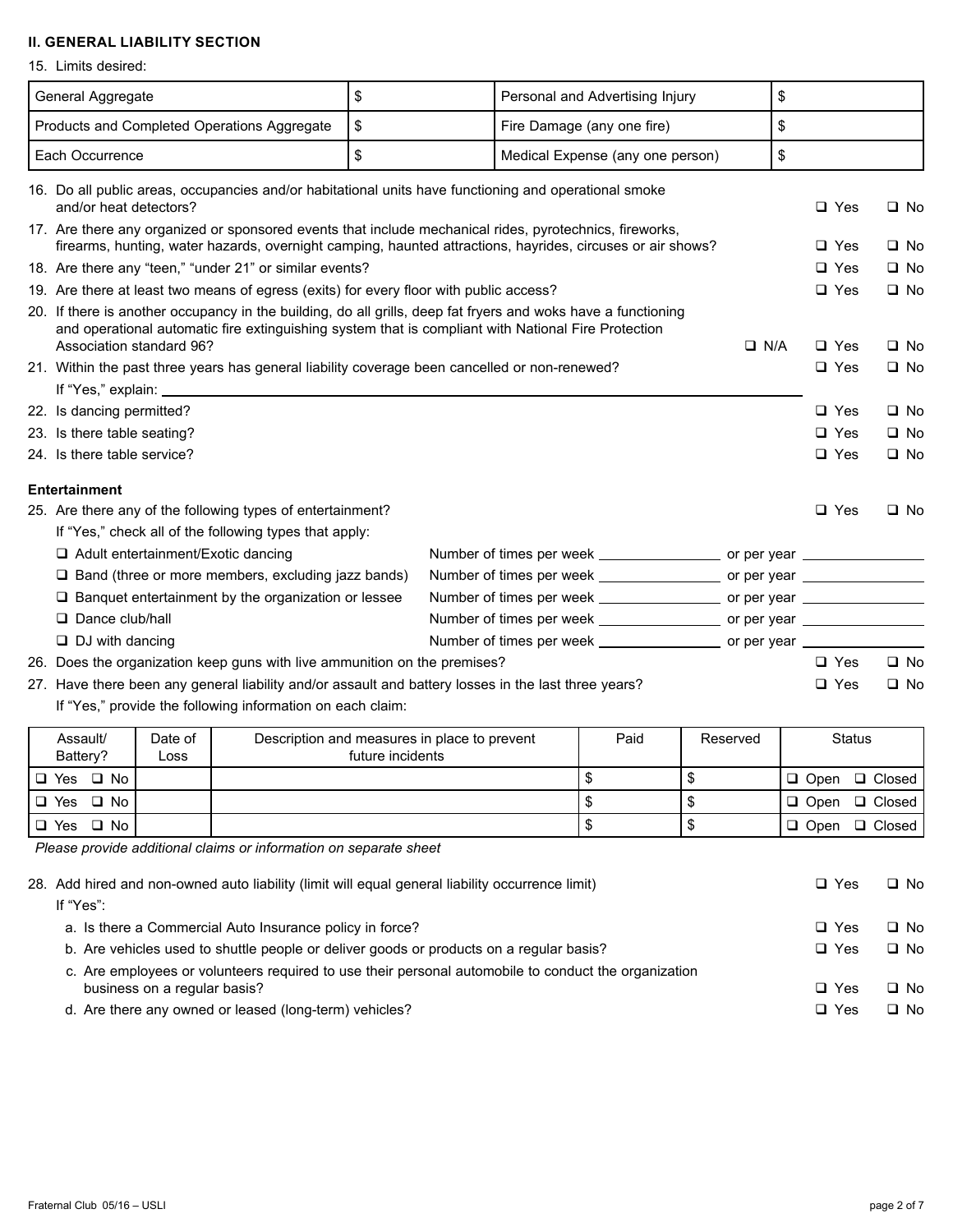#### **III. PROPERTY SECTION**

#### 29. Limits Desired and Rating Information

| <b>Protection Class</b> | Deductible                        | Cause of Loss                           |
|-------------------------|-----------------------------------|-----------------------------------------|
| $\Box$ 1-6              | $\Box$ \$1,000                    | $\Box$ Basic                            |
| $\Box$ 7-8              | $\Box$ \$2,500                    | $\Box$ Special                          |
| $\Box$ 9-10             | $\Box$ \$5,000                    | $\Box$ Special/Excluding theft          |
|                         | Coinsurance (80% minimum)         | $%$ $\Box$ ACV<br>$\square$ RC          |
| Φ                       | Coinsurance (80% minimum)         | $\square$ ACV<br>$\square$ RC<br>$\%$   |
| Φ                       | Coinsurance:                      | Monthly Limit of Indemnity<br><u>or</u> |
|                         | $\Box$ 50% $\Box$ 80% $\Box$ 100% | $\Box$ 1/4 $\Box$ 1/6<br>$\Box$ 1/3     |
|                         | $\Box$ With extra expense         | $\Box$ Without extra expense            |
|                         |                                   |                                         |

|                       |                                                                                                       |                                                                  | □ Add Value Plus Endorsement (requires a Central Station Burglar Alarm)                                                          |  |                                               |          |                           |               |              |  |
|-----------------------|-------------------------------------------------------------------------------------------------------|------------------------------------------------------------------|----------------------------------------------------------------------------------------------------------------------------------|--|-----------------------------------------------|----------|---------------------------|---------------|--------------|--|
|                       | $\Box$ Add Equipment Breakdown (coverage requires a maintenance contract for all refrigeration units) |                                                                  |                                                                                                                                  |  |                                               |          |                           |               |              |  |
| Add Outdoor Signs \$  |                                                                                                       |                                                                  |                                                                                                                                  |  |                                               |          |                           |               |              |  |
|                       | □ Add Employee Dishonesty \$                                                                          |                                                                  | # of Employees:                                                                                                                  |  |                                               |          |                           |               |              |  |
|                       | $\Box$ Add Money and Securities $$$                                                                   |                                                                  | Inside \$                                                                                                                        |  | Outside (\$500 standard deductible):          |          |                           |               |              |  |
|                       |                                                                                                       | 30. Employee Dishonesty Requirements (if applicable):            |                                                                                                                                  |  |                                               |          |                           |               |              |  |
|                       |                                                                                                       | a. Is an annual audit performed by a CPA or a Public Accountant? |                                                                                                                                  |  |                                               |          |                           | $\square$ Yes | □ No         |  |
|                       |                                                                                                       |                                                                  | b. Are bank accounts reconciled by someone not authorized to deposit or withdraw?                                                |  |                                               |          |                           | □ Yes         | $\square$ No |  |
|                       |                                                                                                       | c. Is a countersignature of checks required?                     |                                                                                                                                  |  |                                               |          |                           | $\Box$ Yes    | $\square$ No |  |
|                       |                                                                                                       |                                                                  | 31. Are there any grills, deep fat frying equipment or woks on the premises?                                                     |  |                                               |          |                           | $\Box$ Yes    | $\square$ No |  |
| If "Yes":             |                                                                                                       |                                                                  |                                                                                                                                  |  |                                               |          |                           |               |              |  |
|                       | a. Is there a deep fat fryer on premises?                                                             |                                                                  |                                                                                                                                  |  |                                               |          |                           | $\Box$ Yes    | $\square$ No |  |
|                       |                                                                                                       |                                                                  | b. Do all grills, deep fat frying equipment and woks have a functioning and operational automatic fire                           |  |                                               |          |                           |               |              |  |
|                       |                                                                                                       |                                                                  | extinguishing system that is compliant with National Fire Protection Association standard 96?                                    |  |                                               |          |                           | $\Box$ Yes    | $\square$ No |  |
|                       |                                                                                                       |                                                                  | c. Does the automatic fire extinguishing system have an in-force cleaning contract?                                              |  |                                               |          |                           | $\Box$ Yes    | $\square$ No |  |
|                       |                                                                                                       | d. Type of extinguishing system: □ Wet                           | $\Box$ Dry                                                                                                                       |  |                                               |          |                           |               |              |  |
|                       |                                                                                                       | 32. Is the plumbing completely PVC or copper (no iron or lead)?  |                                                                                                                                  |  |                                               |          |                           | $\Box$ Yes    | $\square$ No |  |
|                       |                                                                                                       |                                                                  |                                                                                                                                  |  |                                               |          |                           |               |              |  |
|                       |                                                                                                       |                                                                  | 34. Roof updated, yr. ___________ Electrical updated, yr. _______________ Plumbing updated, yr. _________ Heating updated, yr. _ |  |                                               |          |                           |               |              |  |
|                       |                                                                                                       |                                                                  |                                                                                                                                  |  |                                               |          |                           |               |              |  |
|                       | 36. Are there vacancies in the building?                                                              |                                                                  |                                                                                                                                  |  |                                               |          |                           | $\Box$ Yes    | $\square$ No |  |
|                       |                                                                                                       | If "Yes," what percentage? ____________ %                        |                                                                                                                                  |  |                                               |          |                           |               |              |  |
| 37. Burglar alarm:    | $\Box$ Local                                                                                          | $\Box$ Central station                                           |                                                                                                                                  |  |                                               |          |                           |               |              |  |
| 38. Fire protection:  |                                                                                                       | $\Box$ Central station                                           | $\Box$ Local fire alarm                                                                                                          |  | $\Box$ Annually serviced fire extinguisher(s) |          |                           |               |              |  |
|                       |                                                                                                       |                                                                  | 39. Is the building fully protected by an operational sprinkler system covering 100 percent of the premises?                     |  |                                               |          |                           | $\Box$ Yes    | $\Box$ No    |  |
|                       |                                                                                                       |                                                                  | 40. Within the past three years, has property coverage been cancelled or non-renewed?                                            |  |                                               |          |                           | $\Box$ Yes    | $\square$ No |  |
| If "Yes," explain: __ |                                                                                                       |                                                                  |                                                                                                                                  |  |                                               |          |                           |               |              |  |
|                       |                                                                                                       | 41. Have there been any property losses in the last three years? |                                                                                                                                  |  |                                               |          |                           | $\Box$ Yes    | $\square$ No |  |
|                       |                                                                                                       | If "Yes", provide the following information on each claim        |                                                                                                                                  |  |                                               |          |                           |               |              |  |
| Date of Loss          |                                                                                                       |                                                                  | Description and measures in place to prevent future incidents                                                                    |  | Paid                                          | Reserved |                           | <b>Status</b> |              |  |
|                       |                                                                                                       |                                                                  |                                                                                                                                  |  | \$                                            | \$       | $\Box$ Open $\Box$ Closed |               |              |  |
|                       |                                                                                                       |                                                                  |                                                                                                                                  |  | \$                                            | \$       | $\Box$ Open $\Box$ Closed |               |              |  |
|                       |                                                                                                       |                                                                  |                                                                                                                                  |  | \$                                            | \$       | $\Box$ Open $\Box$ Closed |               |              |  |

*Please provide additional claims or information on separate sheet*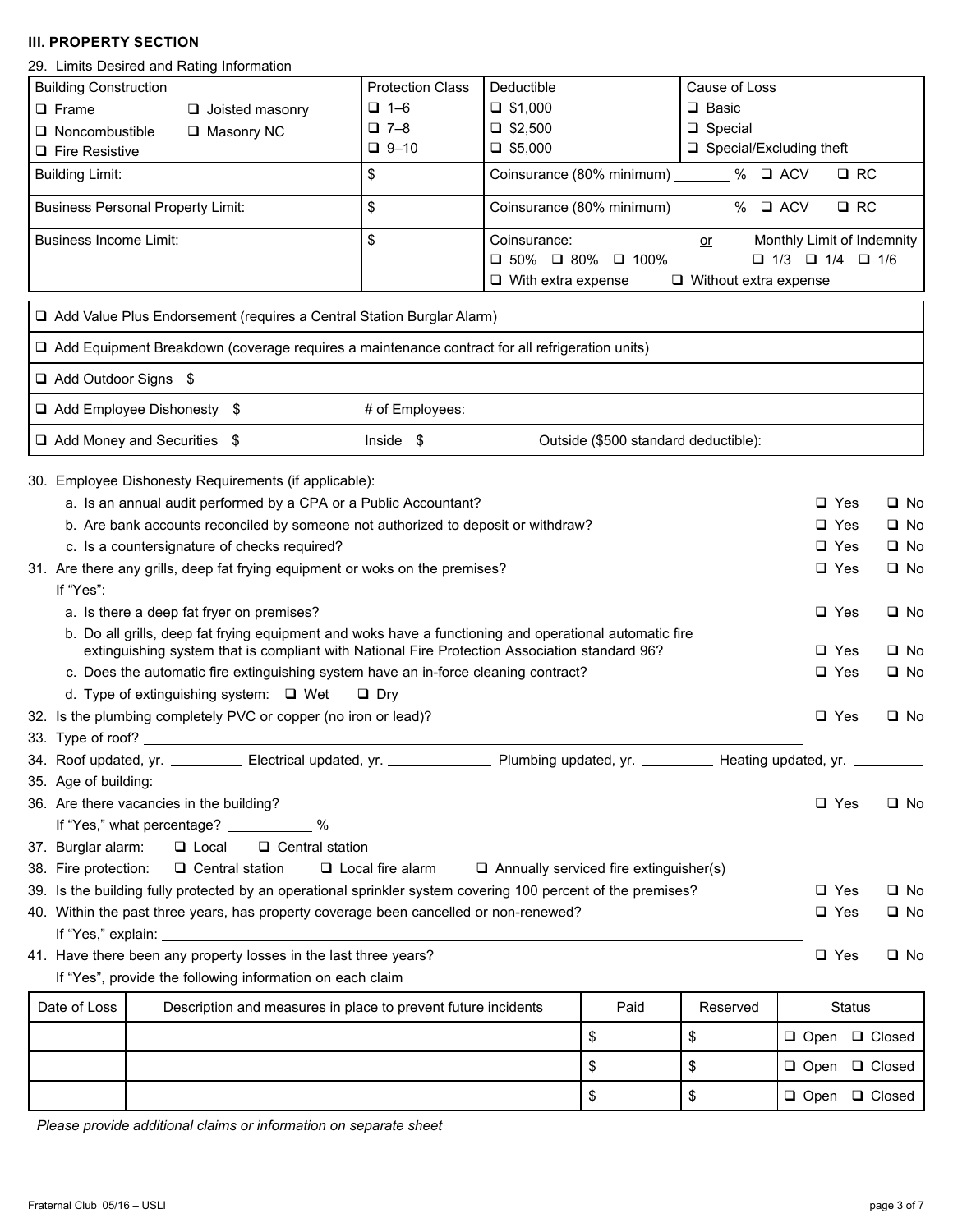#### **IV. LIQUOR LIABILITY SECTION**

42. Limits desired:

|                                                                                                           | Each Occurrence                                              |                                   | \$                                                                        | General Aggregate                                                                                            |            | \$         |                          |              |
|-----------------------------------------------------------------------------------------------------------|--------------------------------------------------------------|-----------------------------------|---------------------------------------------------------------------------|--------------------------------------------------------------------------------------------------------------|------------|------------|--------------------------|--------------|
|                                                                                                           |                                                              |                                   | 43. Does the organization offer entertainment?                            |                                                                                                              |            |            | $\Box$ Yes               | $\square$ No |
|                                                                                                           |                                                              |                                   | If "Yes," question 25 must be completed.                                  |                                                                                                              |            |            |                          |              |
|                                                                                                           | or distribution of alcohol?                                  |                                   |                                                                           | 44. Is a valid liquor license maintained, if required by ordinance or law, prior to any selling, serving     |            |            | $\square$ Yes            | $\square$ No |
|                                                                                                           |                                                              |                                   | 45. Are same-day memberships available?                                   |                                                                                                              |            |            | $\Box$ Yes               | $\square$ No |
|                                                                                                           |                                                              |                                   |                                                                           | 46. Are members permitted to bring more than three guests per day (excluding immediate family members        |            |            |                          |              |
|                                                                                                           | or banquet activities)?                                      |                                   |                                                                           |                                                                                                              |            |            | $\Box$ Yes               | $\square$ No |
|                                                                                                           |                                                              |                                   | 47. Is alcohol ever sold or served away from the premises?                |                                                                                                              |            |            | $\Box$ Yes               | □ No         |
|                                                                                                           |                                                              |                                   |                                                                           |                                                                                                              |            |            |                          |              |
|                                                                                                           |                                                              |                                   | 48. Is self-service of alcohol by members permitted?                      |                                                                                                              |            |            | $\Box$ Yes               | $\square$ No |
|                                                                                                           |                                                              |                                   |                                                                           | 49. Does the organization permit "BYOB" (bring your own bottle) or set-ups?                                  |            |            | $\Box$ Yes               | $\square$ No |
|                                                                                                           |                                                              |                                   |                                                                           |                                                                                                              |            |            |                          |              |
|                                                                                                           |                                                              |                                   |                                                                           | 50. Are employees or other persons serving alcohol permitted to consume alcohol during their                 |            |            |                          |              |
|                                                                                                           | hours of employment or service?                              |                                   |                                                                           |                                                                                                              |            |            | $\Box$ Yes               | $\square$ No |
|                                                                                                           |                                                              |                                   |                                                                           | 51. Does or will the organization ever offer (include special events such as New Years Eve parties, etc.):   |            |            |                          |              |
|                                                                                                           |                                                              | a. Any drink specials/Happy hours |                                                                           |                                                                                                              |            |            | $\Box$ Yes               | □ No         |
|                                                                                                           |                                                              |                                   | b. Drink specials/Happy hours after 9 p.m.                                |                                                                                                              |            |            | $\Box$ Yes               | $\square$ No |
|                                                                                                           |                                                              |                                   | c. Drink specials/Happy hours after 11 p.m.                               |                                                                                                              |            |            | $\Box$ Yes               | $\square$ No |
|                                                                                                           |                                                              |                                   |                                                                           | d. "All you can drink" specials or other offers involving unlimited alcoholic beverages                      |            |            | $\Box$ Yes               | $\square$ No |
|                                                                                                           |                                                              |                                   | e. More than two complimentary drinks per patron per day                  |                                                                                                              |            |            | $\Box$ Yes               | $\square$ No |
|                                                                                                           |                                                              |                                   | f. Beer pong or other drinking games                                      |                                                                                                              |            |            | $\Box$ Yes               | $\square$ No |
| 52.                                                                                                       |                                                              |                                   | What is the lowest price offered for beer? \$                             | wine/liquor? $$$                                                                                             |            |            |                          |              |
|                                                                                                           |                                                              |                                   | 53. Are facilities available for banquets, receptions or private affairs? |                                                                                                              |            |            | $\Box$ Yes<br>$\Box$ Yes | $\square$ No |
|                                                                                                           | If "Yes," does the organization serve alcohol at all events? |                                   |                                                                           |                                                                                                              |            |            |                          | □ No         |
|                                                                                                           |                                                              |                                   |                                                                           | If "No," will lessee be required to carry liquor liability insurance at equal or greater limits?             |            |            | $\Box$ Yes               | $\square$ No |
|                                                                                                           |                                                              |                                   |                                                                           | 54. Does the organization utilize an identification scanner on all patrons, regardless of age?               |            |            | $\Box$ Yes               | $\square$ No |
| 55. Are all alcohol servers certified in a Formal Alcohol Training Course, not mandated by state?         |                                                              |                                   |                                                                           |                                                                                                              | $\Box$ Yes | □ No       |                          |              |
|                                                                                                           |                                                              |                                   |                                                                           | If "Yes," provide name of the course (ie.: TIPS, TAM, RAMP, BEST, etc): ____                                 |            |            |                          |              |
|                                                                                                           |                                                              |                                   |                                                                           | 56. Within the past five years, has liquor liability coverage been cancelled or non-renewed?                 |            |            | $\Box$ Yes               | $\square$ No |
|                                                                                                           |                                                              |                                   |                                                                           |                                                                                                              |            |            |                          |              |
|                                                                                                           | 57. Violations:                                              |                                   |                                                                           |                                                                                                              |            |            |                          |              |
|                                                                                                           |                                                              |                                   | related to illegal activities or the sale of alcohol?                     | a. Within the past five years, has the organization been fined or cited for violations of law or ordinance   |            |            | $\square$ Yes            | □ No         |
|                                                                                                           |                                                              |                                   |                                                                           | b. If "Yes," provide the following information on each fine or citation: (attach separate page if necessary) |            |            |                          |              |
|                                                                                                           |                                                              |                                   |                                                                           | Date(s): $\qquad \qquad$                                                                                     |            |            |                          |              |
|                                                                                                           |                                                              |                                   |                                                                           |                                                                                                              |            |            |                          |              |
|                                                                                                           |                                                              |                                   |                                                                           |                                                                                                              |            |            |                          |              |
|                                                                                                           |                                                              |                                   |                                                                           | Measures in place to prevent future violations: ________________________________                             |            |            |                          |              |
| 58. Have there been any liquor liability losses and/or assault and battery losses in the last five years? |                                                              |                                   |                                                                           |                                                                                                              |            | $\Box$ Yes | $\square$ No             |              |
|                                                                                                           |                                                              |                                   | If "Yes," provide the following information on each claim:                |                                                                                                              |            |            |                          |              |
|                                                                                                           | Assault/<br>Battery?                                         | Date of<br>Loss                   |                                                                           | Description and measures in place to prevent<br>future incidents                                             | Paid       | Reserved   | <b>Status</b>            |              |
|                                                                                                           | □ Yes □ No                                                   |                                   |                                                                           |                                                                                                              | \$         | \$         | □ Open □ Closed          |              |
|                                                                                                           | □ Yes □ No                                                   |                                   |                                                                           |                                                                                                              | \$         | \$         | □ Open □ Closed          |              |

q Yes q No \$ \$ q Open q Closed

*Please provide additional claims or information on separate sheet*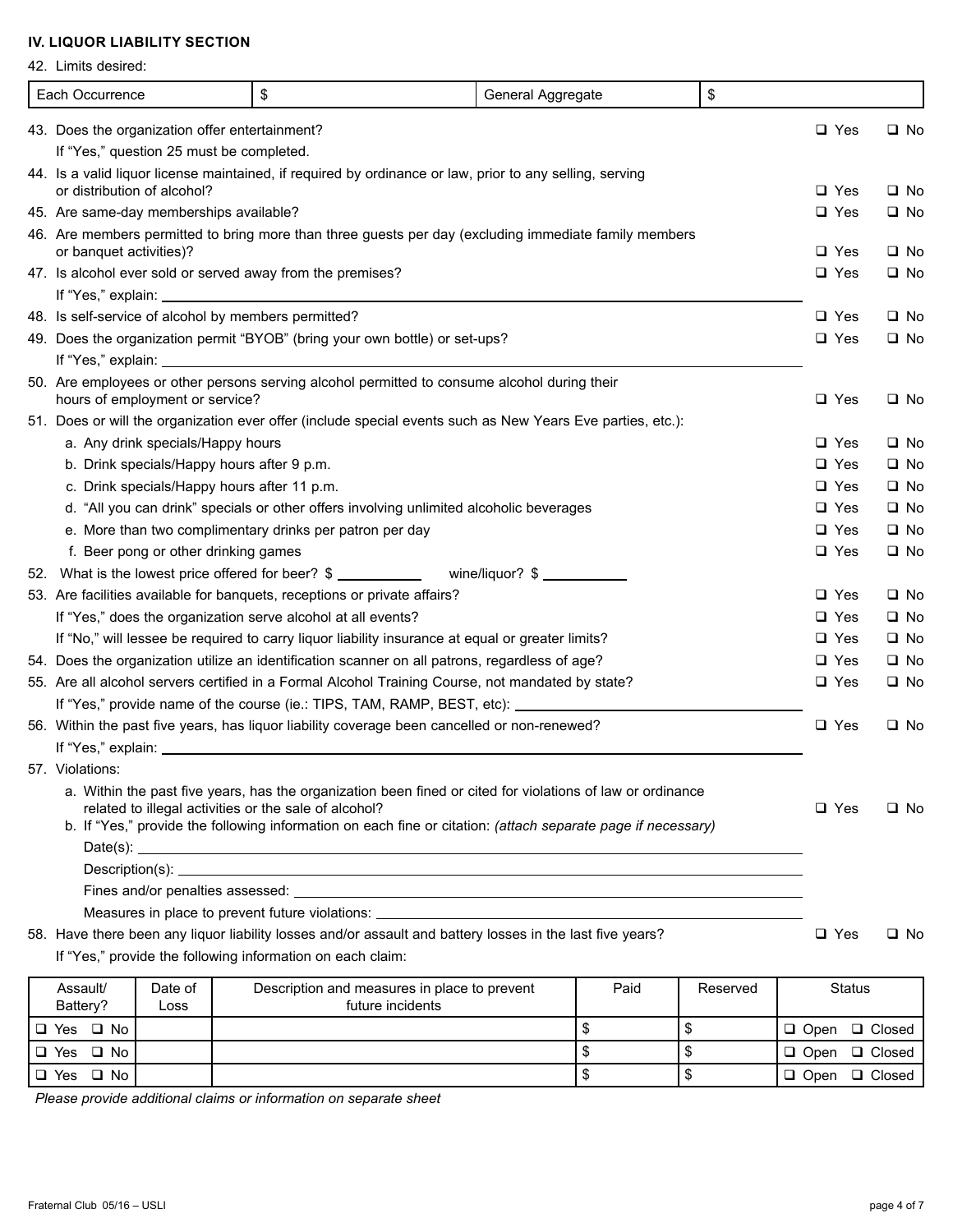| V. NON PROFIT DIRECTORS AND OFFICERS AND EMPLOYMENT PRACTICES LIABILITY SECTION       |            |      |  |  |  |
|---------------------------------------------------------------------------------------|------------|------|--|--|--|
| 59. Does the organization administer or sponsor any insurance programs?               | □ Yes      | ⊟ No |  |  |  |
| 60. Is the organization involved in any accreditation or standard setting activities? | □ Yes □ No |      |  |  |  |

|  |  |  | 61. Is the organization involved in any labor/union negotiations or collective bargaining activities? | □ Yes □ No |  |
|--|--|--|-------------------------------------------------------------------------------------------------------|------------|--|
|--|--|--|-------------------------------------------------------------------------------------------------------|------------|--|

62. Total number of employees: Full time \_\_\_\_\_\_\_\_\_\_\_\_ Part time \_\_\_\_\_\_\_\_\_\_\_ Volunteers \_\_\_\_\_\_\_\_\_\_\_ Seasonal

63. Number of chapters: If there are chapters, is coverage requested for them under this policy?  $\square$  Yes  $\square$  No

64. Does the organization have any subsidiaries requiring coverage?  $\Box$  Yes  $\Box$  Yes  $\Box$  No

| If "Yes," please complete the Non Profit Subsidiary Addendum (NPSADD). |  |  |
|------------------------------------------------------------------------|--|--|
|------------------------------------------------------------------------|--|--|

65. Name of individual designated to receive all notices on behalf of the insured: Title: Phone number:

66. Directors and officers liability insurance carried:

| Insurer | .<br>. .<br>∠imits ∈<br>.iabilit\ | remium | ntior<br>. .<br>`` | Policy<br>Period |
|---------|-----------------------------------|--------|--------------------|------------------|
|         |                                   |        |                    |                  |

67. Does the organization currently carry general liability insurance?  $\Box$  Yes  $\Box$  No

68. Has the organization or any person proposed for coverage (whether or not in the service of applicant) been the subject of or been involved directly in any civil, criminal, regulatory, legislative or administrative proceedings?  $\Box$  Yes  $\Box$  No

#### 69. Please provide the following financial information for the last three three years. (If organization is in existence for less than three years, please provide Budgeted Revenue/Expense statement for next three years.)

| Year | <b>Total Revenue</b> | Net Income (Loss) | Current Fund Balance* |  |
|------|----------------------|-------------------|-----------------------|--|
|      |                      |                   |                       |  |
|      |                      |                   |                       |  |
|      |                      |                   |                       |  |

\* Fund balance = Total Assets – Total Liabilities

| 70. Is any person proposed for this insurance aware of any fact, circumstance or situation, which may result in a<br>claim against the organization or any of its directors, trustees, officers, employees or volunteers?                                                                                                                                                                                                        | $\Box$ Yes | $\square$ No |
|----------------------------------------------------------------------------------------------------------------------------------------------------------------------------------------------------------------------------------------------------------------------------------------------------------------------------------------------------------------------------------------------------------------------------------|------------|--------------|
| (If "Yes," please forward a completed USLI supplemental claims application.)                                                                                                                                                                                                                                                                                                                                                     |            |              |
| 71. Within the last five years, has any inguiry, complaint, notice of hearing, claim or suit been made (including,<br>but not limited to, Equal Employment Opportunity Commission, State Human Rights Boards, Municipal, State or<br>Federal Regulatory Authorities) against the organization, or any person proposed for insurance in the capacity of<br>director, officer, trustee, employee or volunteer of the organization? | $\Box$ Yes | $\square$ No |
| (If "Yes", please forward a completed USLI supplemental claims application.)                                                                                                                                                                                                                                                                                                                                                     |            |              |
| Fiduciary liability (available for 100 employees or less)                                                                                                                                                                                                                                                                                                                                                                        |            |              |
| 72. Does each pension plan use an outside investment manager? (if "No," fiduciary will not be offered)                                                                                                                                                                                                                                                                                                                           | $\Box$ Yes | $\Box$ No    |
| 73. Does each plan subject to ERISA comply with all applicable requirements of ERISA and the<br>Internal Revenue Code of 1982, as amended (the "Code") including eligibility, participation, vesting,<br>fiduciary responsibility and funding standards? (if "No," please attach details)                                                                                                                                        | $\Box$ Yes | $\square$ No |
| 74. In the past two years has there been or is there now under consideration any material changes to a plan<br>or termination/consolidation of a plan? (If "Yes," please attach details)                                                                                                                                                                                                                                         | $\Box$ Yes | $\square$ No |
| 75. Has there been or is there now any claims(s) pending against any proposed insured arising out of any plan?                                                                                                                                                                                                                                                                                                                   | $\Box$ Yes | $\square$ No |
| (If "Yes," please attach details)                                                                                                                                                                                                                                                                                                                                                                                                |            |              |
| 76. Does any proposed insured have knowledge or information of any act, error or omission which might give<br>rise to a claim under the proposed fiduciary liability coverage? (If "Yes," please attach details)                                                                                                                                                                                                                 | $\Box$ Yes | $\square$ No |

#### **FRAUD STATEMENTS**

**Alabama, Arkansas, District of Columbia, New Mexico, Rhode Island and West Virginia:** Any person who knowingly presents a false or fraudulent claim for payment of a loss or benefit or knowingly presents false information in an application for insurance is guilty of a crime and may be subject to fines and confinement in prison.

**Colorado Fraud Statement:** It is unlawful to knowingly provide false, incomplete, or misleading facts or information to an insurance company for the purpose of defrauding or attempting to defraud the company. Penalties may include imprisonment, fines, denial of insurance and civil damages. Any insurance company or agent of an insurance company who knowingly provides false, incomplete, or misleading facts or information to a policyholder or claimant for the purpose of defrauding or attempting to defraud the policyholder or claimant with regard to a settlement or award payable from insurance proceeds shall be reported to the Colorado division of insurance within the department of regulatory agencies.

**Florida Fraud Statement:** Any person who knowingly and with intent to injure, defraud, or deceive any insurer files a statement of claim or an application containing any false, incomplete, or misleading information is guilty of a felony of the third degree.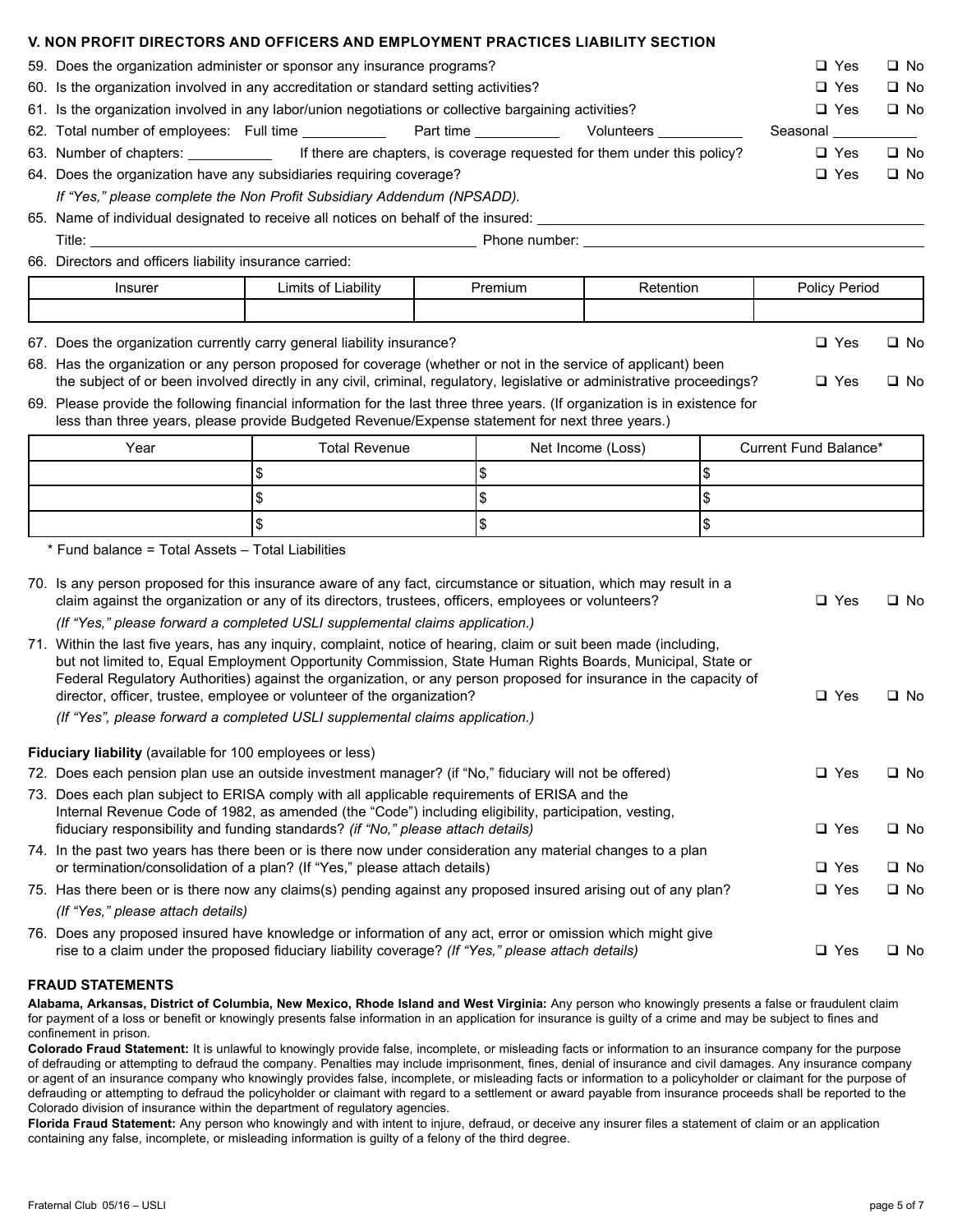Kansas Fraud Statement: Any person who, knowingly and with intent to defraud, presents, causes to be presented or prepares with knowledge or belief that it will be presented to or by an insurer, purported insurer, broker or any agent thereof, any written, electronic, electronic impulse, facsimile, magnetic, oral, or telephonic communication or statement as part of, or in support of, an application for the issuance of, or the rating of an insurance policy for personal or commercial insurance, or a claim for payment or other benefit pursuant to an insurance policy for commercial or personal insurance which such person knows to contain materially false information concerning any fact material thereto; or conceals, for the purpose of misleading, information concerning any fact material thereto; or conceals , for the purpose of misleading, information concerning any fact material thereto may be guilty of a crime and may be subject to fines and confinement in prison.

Maine Fraud Statement: It is a crime to knowingly provide false, incomplete or misleading information to an insurance company for the purpose of defrauding the company. Penalties may include imprisonment, fines or a denial of insurance benefits

**Maryland Fraud Statement:** Any person who knowingly or willfully presents a false or fraudulent claim for payment of a loss or benefit or who knowingly or willfully presents false information in an application for insurance is guilty of a crime and may be subject to fines and confinement in prison.

**New Jersey Fraud Statement:** Any person who includes any false or misleading information on an application for an insurance policy is subject to criminal and civil penalties.

**New York Fraud Statement:** Any person who knowingly and with intent to defraud any insurance company or other person files an application for insurance or statement of claim containing any materially false information, or conceals for the purpose of misleading, information concerning any fact material thereto, commits a fraudulent insurance act, which is a crime and shall also be subject to a civil penalty not to exceed five thousand dollars and the stated value of the claim for each such violation.

**Oklahoma Fraud Statement:** WARNING: Any person who knowingly, and with intent to injure, defraud or deceive any insurer, makes any claim for the proceeds of an insurance policy containing any false, incomplete or misleading information is guilty of a felony.

**Oregon Fraud Statement:** Notice to Oregon applicants: Any person who, with intent to defraud or knowing that he is facilitation a fraud against an insurer, submits an application or files a claim containing a false or deceptive statement may be guilty of insurance fraud.

**Kentucky, Pennsylvania AND Ohio Fraud Statement:** Any person who knowingly and with intent to defraud any insurance company or other person files an application for insurance or statement of claim containing any materially false information or conceals for the purpose of misleading, information concerning any fact material thereto commits a fraudulent insurance act, which is a crime and subjects such person to criminal and civil penalties.

**Tennessee, Virginia and Washington Fraud Statement:** It is a crime to knowingly provide false, incomplete or misleading information to an insurance company for the purpose of defrauding the company. Penalties include imprisonment, fines and denial of insurance benefits.

**Fraud Statement (All Other States):** Any person who knowingly presents a false or fraudulent claim for payment of a loss or benefit or knowingly presents false information in an application for insurance is guilty of a crime and may be subject to fines and confinement in prison.

#### **STATE NOTICES**

**Arizona Notice:** Misrepresentations, omissions, concealment of facts and incorrect statements shall prevent recovery under the policy only if the misrepresentations, omissions, concealment of facts or incorrect statements are; fraudulent or material either to the acceptance of the risk, or to the hazard assumed by the insurer or the insurer in good faith would either not have issued the policy, or would not have issued a policy in as large an amount, or would not have provided coverage with respect to the hazard resulting in the loss, if the true facts had been made known to the insurer as required either by the application for the policy or otherwise.

**Florida Surplus Lines Notice:** (Applies only if policy is non-admitted) You are agreeing to place coverage in the surplus lines market. Superior coverage may be available in the admitted market and at a lesser cost. Persons insured by surplus lines carriers are not protected under the Florida Insurance Guaranty Act with respect to any right of recovery for the obligation of an insolvent unlicensed insurer.

**Florida and Illinois Punitive Damage Notice:** I understand that there is no coverage for punitive damages assessed directly against an insured under Florida and Illinois law. However, I also understand that punitive damages that are not assessed directly against an insured, also known as "vicariously assessed punitive damages", are insurable under Florida and Illinois law. Therefore, if any Policy is issued to the Applicant as a result of this Application and such Policy provides coverage for punitive damages, I understand and acknowledge that the coverage for Claims brought in the State of Florida and Illinois is limited to "vicariously assessed punitive damages" and that there is no coverage for directly assessed punitive damages.

**Maine Notice:** The insurer is not permitted to withdraw any binder once issued, but a prospective notice of cancellation may be sent and coverage denied for fraud or material misrepresentation in obtaining coverage. A policy may not be unilaterally rescinded or voided.

**Minnesota Notice:** Authorization or agreement to bind the insurance may be withdrawn or modified only based on changes to the information contained in this application prior to the effective date of the insurance applied for that may render inaccurate, untrue or incomplete any statement made with a minimum of 10 days' notice given to the insured prior to the effective date of cancellation when the contract has been in effect for less than 90 days or is being canceled for nonpayment of premium.

**Ohio Representation Statement:** By acceptance of this policy, the Insured agrees the statements in the application (new or renewal) submitted to the company are true and correct. It is understood and agreed that, to the extent permitted by law, the Company reserves the right to rescind this policy, or any coverage provided herein, for material misrepresentations made by the Insured. It is understood and agreed that the statements made in the insurance applications are incorporated into, and shall form part of, this policy. **THE INSURED UNDERSTANDS AND AGREES THAT ANY MATERIAL MISREPRESENTATION OR OMISSION ON THIS APPLICATION WILL ACT TO RENDER ANY CONTRACT OF INSURANCE NULL AND WITHOUT EFFECT OR PROVIDE THE COMPANY THE RIGHT TO RESCIND IT.**

**Utah Punitive Damages Notice:** I understand that Punitive Damages are not insurable in the state of Utah. There will be no coverage afforded for Punitive Damages for any Claim brought in the State of Utah. Any coverage for Punitive Damages will only apply if a Claim is filed in a state which allows punitive or exemplary damages to be insurable. This may apply if a Claim is brought in another state by a subsidiary or additional location(s) of the Named Insured, outside the state of Utah, for which coverage is sought under the same policy.

If your state requires that we have information regarding your Authorized Retail Agent or Broker, please provide below.

| Retail agency name:<br><u> 1989 - Johann Stein, mars an de Frankryk (f. 1989)</u> | License #:                |      |
|-----------------------------------------------------------------------------------|---------------------------|------|
| Agent's signature:<br>(Required in New Hampshire)                                 | Main agency phone number: |      |
| Agency mailing address:                                                           |                           |      |
| City:                                                                             | State:                    | Zip: |